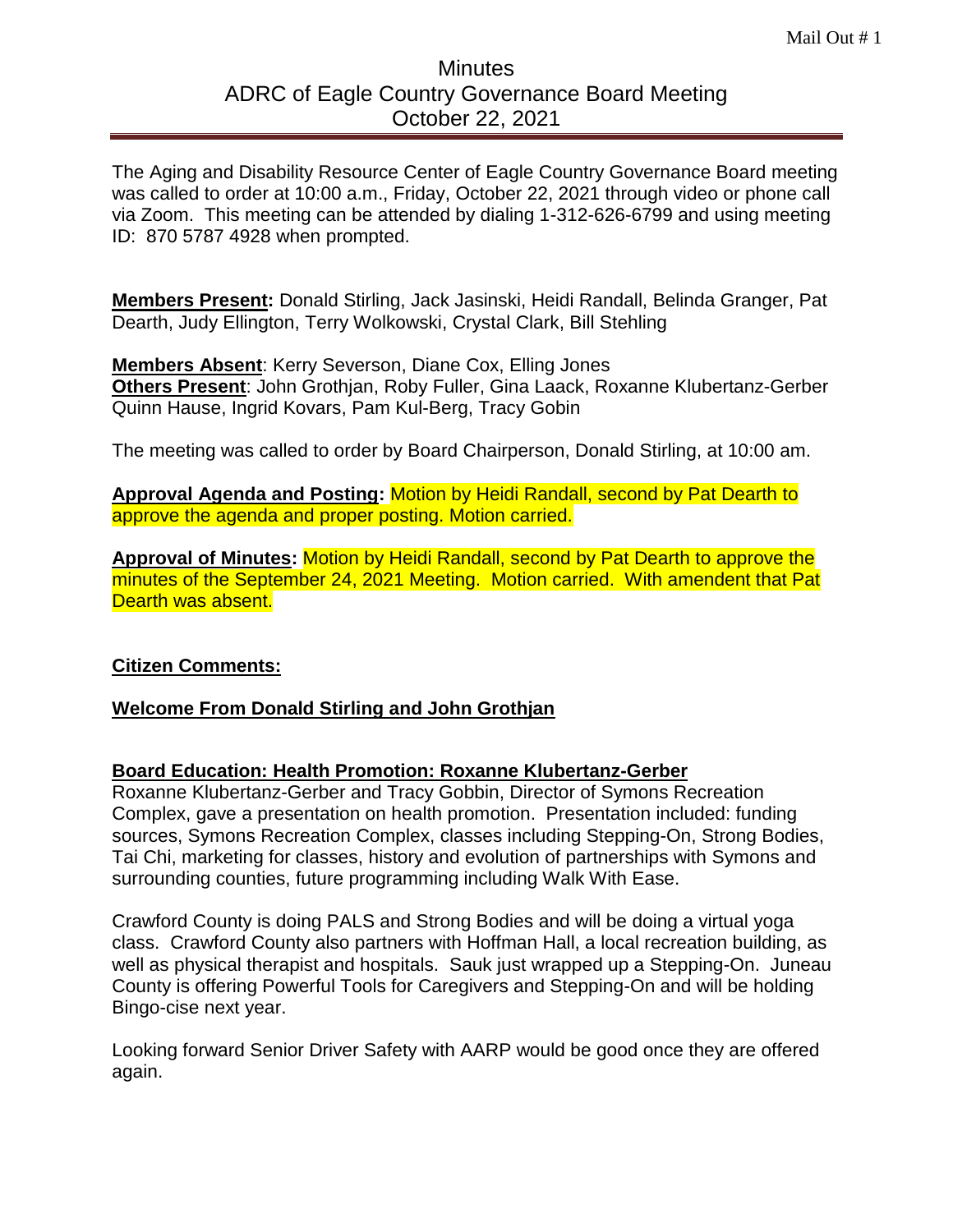#### **Regional Budget Reports**

**Approve Regional Office Expense Sheet and Dementia Care Specialist Expense Sheet**

Motion by Judy Ellington, second by Pat Dearth to approve the September Regional Office Expense Sheet Motion carried.

Motion by Judy Ellington, second by Pat Dearth to approve the September Dementia Care Specialist Expense Sheet. Motion carried.

Discussion of DCS funds and explanation of appropriate use of DCS funding.

Motion by Pat Dearth, second by Crystal Clark to approve the amended 2022 Regional Office Budget. Motion Carried.

#### **Advocacy Updates**

Tracking unmet needs report and discussion. The highest unmet need in our region is Housing. The need for Dental care under Medicaid.

#### **Update ADRC Alive and Kickin' Tour**

These events were canceled due to raising COVID cases. It will be held in 2022.

#### **State and regional DCS expansion update**

Motion by Jack Jasinski, second by Bill Stehling to approve the updated DCS job description. Motion withdrawn by Jack Jasinski.

Motion by Teri Wolkowski, second by Judy Ellington to approve the updated Dementia Care Specialist (DCS) job description for the half time Juneau County DCS hired through the Regional ADRC. .

A motion was made by Bill Stehling, second by Pat Dearth to amend the previous motion to include a memo from John Grothjan that Sauk County will submit their own job description to Sauk County Board and the regional ADRC if required for approval. Motion Carried by unanimous roll call vote.

Motion by Judy Ellington, second by Bill Stehling to approve the expansion of 2 additional part time DCS positions. One position hired by Juneau County Regional ADRC office and one Hired by Sauk County Motion Carried.

#### **Approve updated ADRC After Hours Appointments Policy**

# **Regional and Office Updates**

Handout included.

#### **Next meeting date**:

December 10, 2021 @10:00AM via Zoom